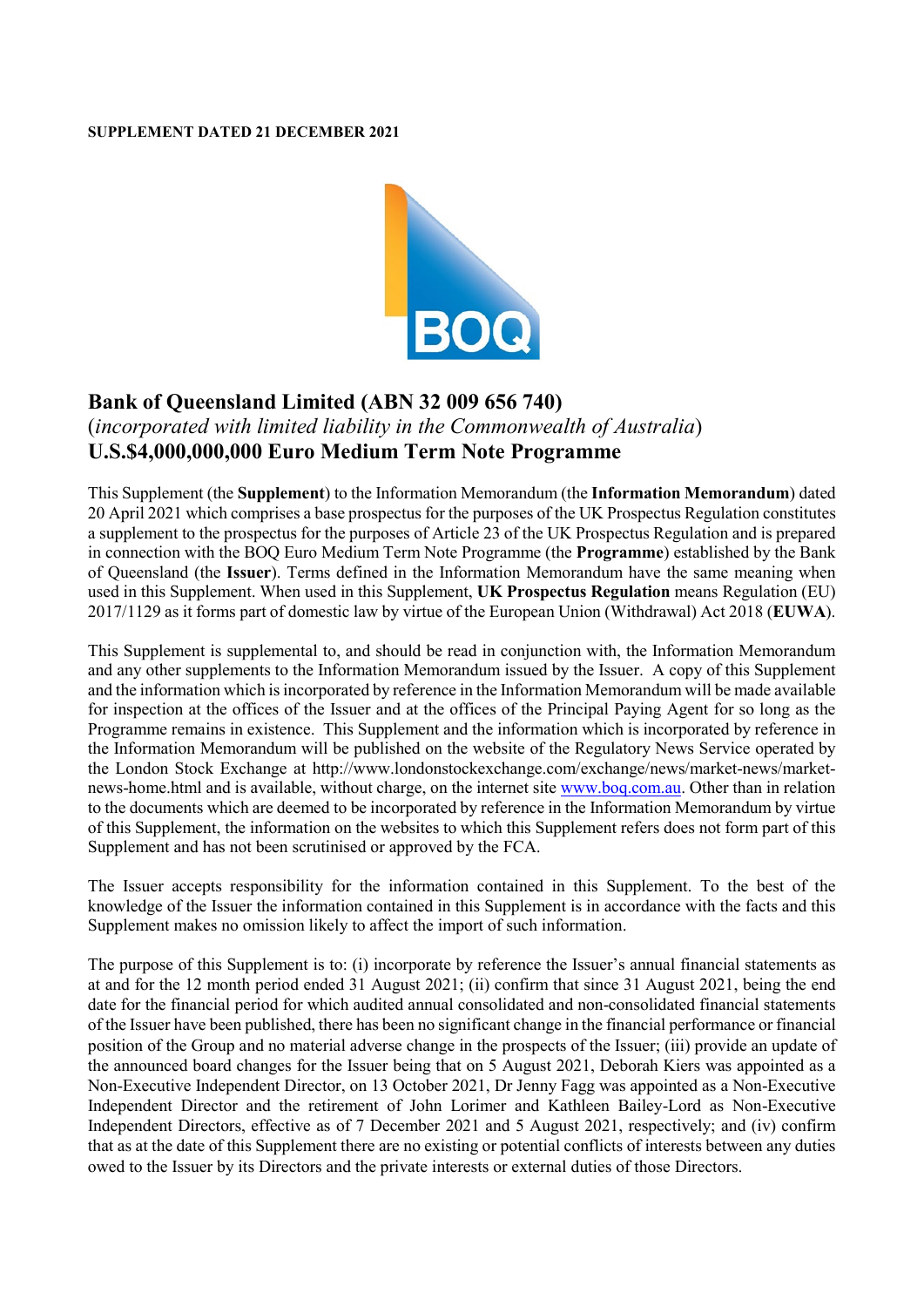To the extent that there is any inconsistency between (a) any statement in this Supplement or any statement incorporated by reference into the Information Memorandum by this Supplement and (b) any other statement in or incorporated by reference in the Information Memorandum, the statements in (a) above will prevail.

Save as disclosed in this Supplement, there has been no other significant new factor, material mistake or material inaccuracy relating to information included in the Information Memorandum since the publication of the Information Memorandum.

#### **Updates to the Information Memorandum**

## *Additional Financial Information*

## *Bank of Queensland Annual Report 2021*

On 13 October 2021, the Issuer published its Annual Report (the **2021 Annual Report**) which includes the Issuer's audited annual consolidated and non-consolidated financial statements (including the directors' report, auditor's report thereon and notes thereto) in respect of the year ended 31 August 2021 (as set out from page 11 to page 75 and from page 108 to page 182 of the 2021 Annual Report). By virtue of this Supplement, those audited annual consolidated and non-consolidated financial statements (including the directors' report, auditor's report thereon and notes thereto) as set out on the pages specified above shall be deemed to be incorporated in, and form part of, the Information Memorandum. A copy of the 2021 Annual Report has been filed with the FCA and is available for viewing at [https://www.boq.com.au/content/dam/boq/files/shareholder](https://www.boq.com.au/content/dam/boq/files/shareholder-centre/financial-results/2021/annual-report-2021.pdf)[centre/financial-results/2021/annual-report-2021.pdf](https://www.boq.com.au/content/dam/boq/files/shareholder-centre/financial-results/2021/annual-report-2021.pdf)

If any information set out on the pages of the 2021 Annual Report specified above itself incorporates any information or other documents therein, either expressly or implicitly, such information or other documents will not form part of the Information Memorandum, except where such information or other documents are specifically incorporated by reference in, or attached to, the Information Memorandum by virtue of this Supplement. The non-incorporated parts of the 2021 Annual Report do not form part of the Information Memorandum and is given for information only. The non-incorporated parts of the 2021 Annual Report are either not relevant or are covered elsewhere in the Information Memorandum to which this Supplement relates.

#### *Significant or Material Change*

There has been no significant change in the financial performance or financial position of the Group since 31 August 2021 and no material adverse change in the prospects of the Issuer since 31 August 2021.

# *Board Changes*

Effective as of 5 August 2021, Deborah Kiers was appointed as a Non-Executive Independent Director of the Issuer.

Effective as of 13 October 2021 , Dr Jenny Fagg was appointed as a Non-Executive Director of the Issuer.

The following biographies are added to the end of the list of Director biographies in the section entitled "*Bank of Queensland Limited – Directors*" on page 193 of the Base Prospectus:

| Name, qualifications and | Experience, special responsibilities and other                                    |
|--------------------------|-----------------------------------------------------------------------------------|
| independence status      | <b>Directorships</b>                                                              |
| <b>Deborah Kiers</b>     | Ms Kiers was appointed as a Non-Executive Director of the<br>Bank in August 2021. |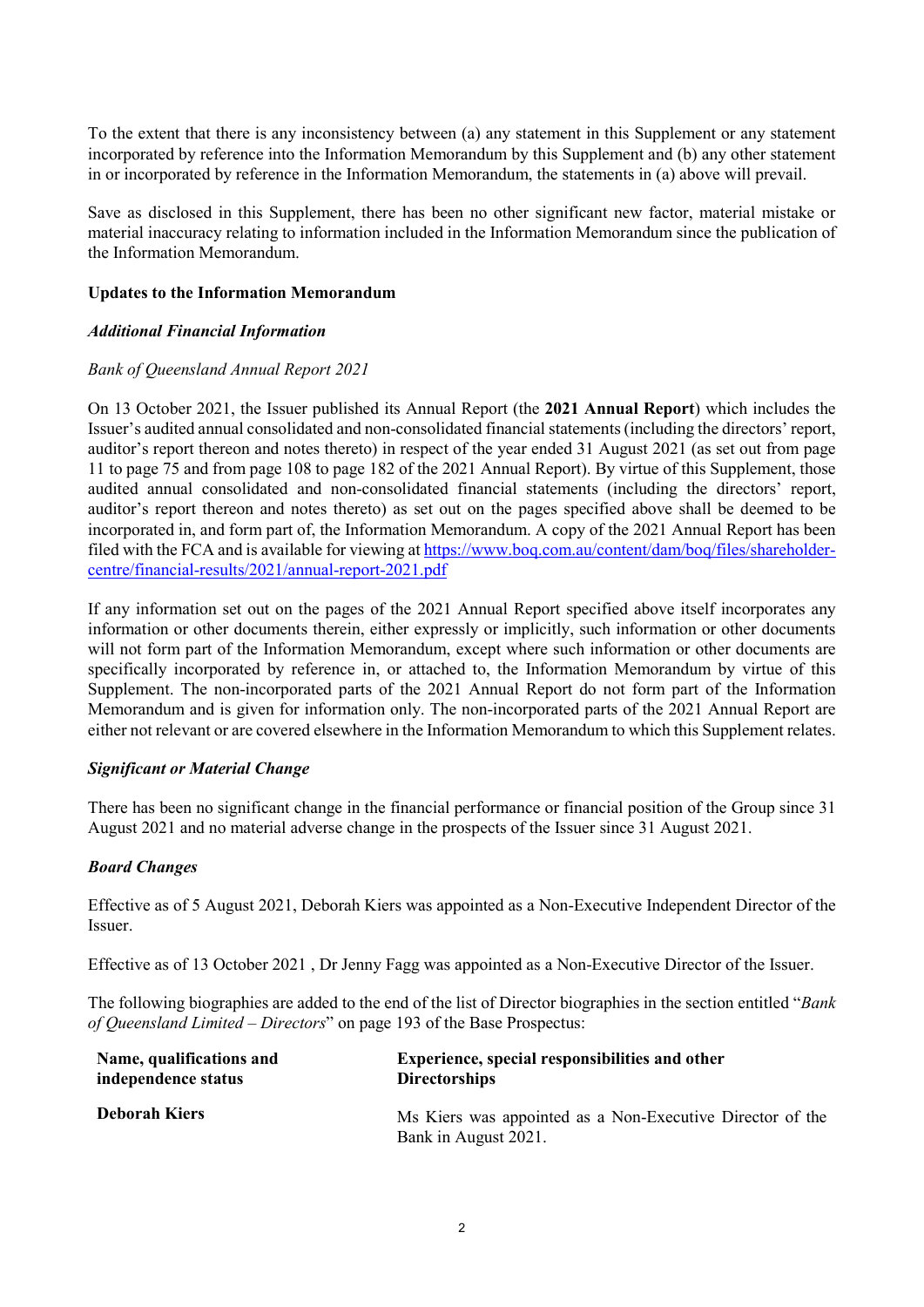B.Sc (Hons), MPA, MAICD

Non-Executive Independent **Director** 

**Dr. Jenny Fagg**

PhD B Econ

Non-Executive Independent **Director** 

Ms Kiers previously acted as a Director of ME Bank since July 2020 and acted as Chair of the ME Bank Board's People and Culture sub-committee and as a member of the Risk and Compliance Committee.

Ms Kiers brings over 30 years of strategic, advisory and consulting experience to boards and executive management teams across a wide range of industries including Financial Services, Energy and Resources, Industrials, Property, Infrastructure and Regulated Utilities, both in Australia and internationally.

As Managing Director of JMW Consultants (Asia Pacific), Ms Kiers's support for companies included strategic advice, business model transformations, M&A integration, leadership transition and development for CEOs, executive teams and board directors, as well as building synergies between culture, performance and remuneration strategies.

Ms Kiers is currently a Non-Executive Director for IFM Investors and holds the position of Chair of the IFM Board Responsible Investment and Sustainability Committee and is a member of the Board Audit and Risk Committee. Ms Kiers is also a Non-Executive Director of the Tiverton Agriculture Impact Fund.

Ms Kiers is a member of the Audit, Risk, Nomination & Governance, People, Culture and Remuneration, and Transformation & Technology Committees.

Dr Fagg was appointed a Director of BOQ on 13 October 2021.

Dr Fagg brings to the Board more than 25 years executive experience across leading financial services institutions in Australia and abroad. Most recently Dr Fagg served as Chief Risk Officer for AMP Limited driving a critical transformation agenda for risk culture and systems following the Hayne Royal Commission. She is recognised for her leadership capability and turnaround credentials fostered during her time at CIBC, Canada and many years at ANZ where she was CEO of ANZ Bank, New Zealand and also led the Consumer Finance division. Dr Fagg has a PhD in Management (Risk), from University of Sydney's Graduate School of Business and also holds a Bachelor of Economics (Honours in Psychology) from the University of Queensland.

Dr Fagg is a member of BOQ's Transformation & Technology, Risk, People, Culture & Remuneration, Audit, and Nomination & Governance Committees.